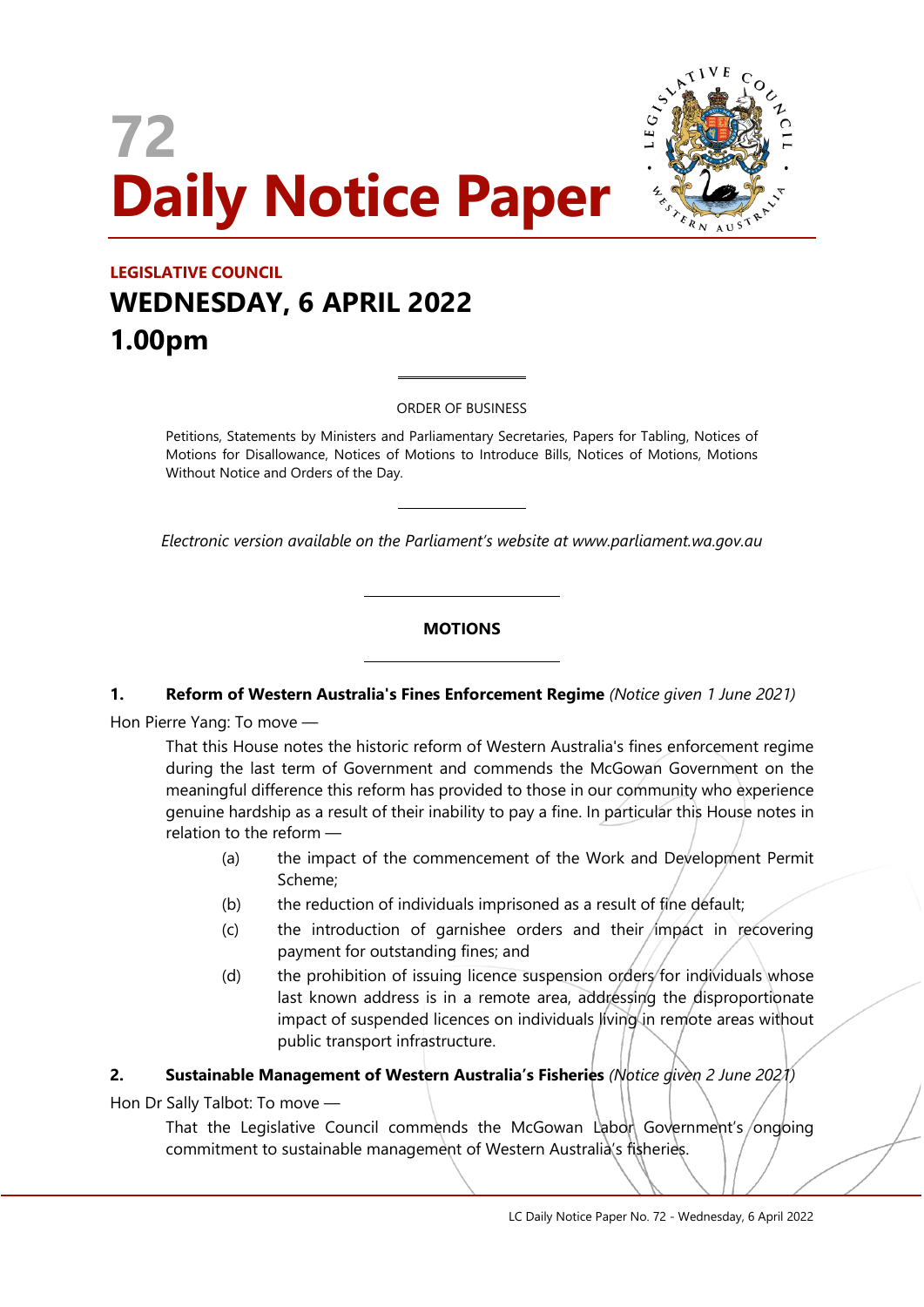#### **3. Innovation Voucher Program** *(Notice given 2 June 2021)*

Hon Dan Caddy: To move —

That this House notes the McGowan Government's commitment to foster innovation and grow entrepreneurship in Western Australia through the successful Innovation Voucher Program and by providing initial funding for start-ups and small businesses to commercialise their ideas and create jobs.

#### **4. McGowan Labor Government — Machinery of Government Changes** *(Notice given 3 June 2021)*

Hon Peter Collier: To move —

That this House expresses its concern with the McGowan Labor Government's machinery of government changes, in particular the establishment of the Department of Communities, in relation to, amongst other things —

- (a) the impact of the amalgamation of five departments into one with the Department of Communities upon some of Western Australia's most vulnerable people;
- (b) the issues surrounding a lack of leadership and direction within departments; and
- (c) the issues surrounding the duplication of Ministerial responsibility within amalgamated departments.

#### **5. Housing Concerns** *(Notice given 3 June 2021)*

Hon Steve Martin: To move —

That this House expresses its concern with issues within the Housing portfolio, in particular —

- (a) the unacceptable and rising level of homelessness throughout Western Australia;
- (b) the impact of COVID-19 on affordable housing; and
- (c) the shortage of rental housing throughout Western Australia and the shortfall in government provided housing.

#### **6. World Elder Abuse Awareness** *(Notice given 3 June 2021)*

Hon Rosetta Sahanna: To move —

That the Legislative Council notes the McGowan Government's ongoing efforts to combat elder abuse in Western Australia and recognise the importance of World Elder Abuse Awareness Day.

#### **7. Machinery of Government — Outcomes** *(Notice given 15 June 2021)*

Hon Dr Steve Thomas: To move —

That the Legislative Council calls on the Government to identify the costs, savings and outcomes of its Machinery of Government changes implemented on 1 July 2017.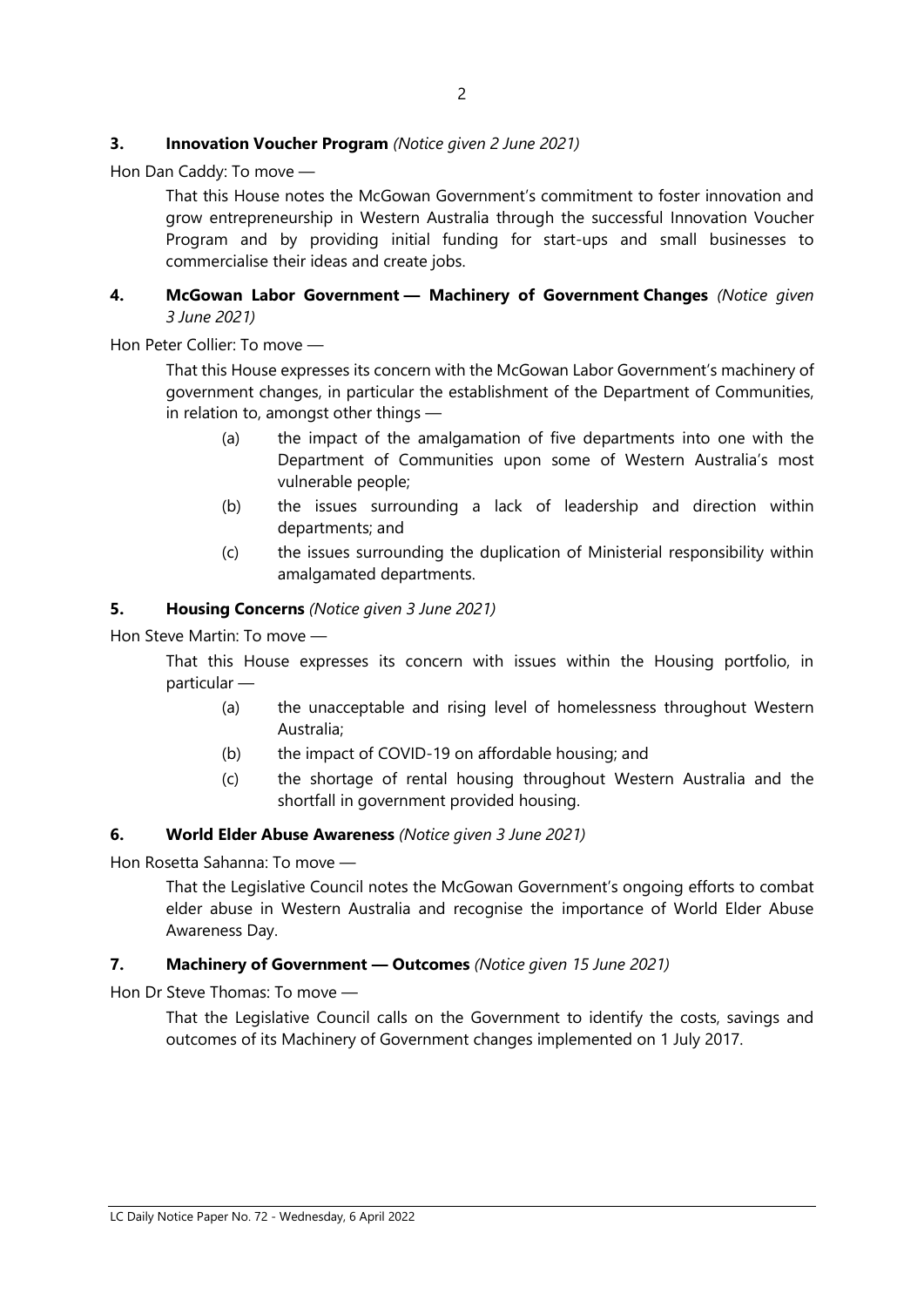#### **8. Contribution of WA Police** *(Notice given 15 June 2021)*

Hon Peter Collier: To move —

That this House —

- (1) Recognises the valuable contribution of WA Police to the State.
- (2) Encourages the Labor Government to recognise the significant pressures on all areas of the police force due to factors including —
	- (a) COVID-19;
	- (b) substance abuse throughout the community;
	- (c) cost of living pressures for officers, particularly those serving in remote and regional areas of the State; and
	- (d) increased domestic violence cases,

and calls upon the Government to provide the appropriate salary and conditions accordingly.

#### **9. Improved Seniors' Safety and Security Rebate** *(Notice given 16 June 2021)*

Hon Martin Pritchard: To move —

That the Legislative Council notes the McGowan Government's reinstatement of the improved seniors' Safety and Security Rebate and the impact that this \$16 million election commitment will have in ensuring that our seniors are protected and secure in their homes.

#### **10. Investment in Early Years** *(Notice given 16 June 2021)*

Hon Donna Faragher: To move —

That this House —

- (a) recognises that the early years are identified as a critical period in a child's life marked by rapid and significant changes in their physical, cognitive, social and emotional development; and
- (b) calls on the McGowan Government to significantly increase its investment in this critical area.

#### **11. Human Rights of People with Disability** *(Notice given 17 June 2021)*

Hon Stephen Pratt: To move —

That the Legislative Council commends the McGowan Labor Government's ongoing commitment to individual and systemic advocacy in Western Australia in working to promote, protect and defend the human rights of people with disability.

#### **12. Defence to the Presence of THC in a Driver** *(Notice given 22 June 2021)*

Hon Dr Brian Walker: To move —

That this House urges the McGowan Government to legislate to introduce a complete defence to the presence of THC in a driver's oral fluid or blood in circumstances where —

- (a) the driver has a valid doctor's prescription for a medicine containing THC;
- (b) the offence does not involve dangerous or reckless driving; and
- (c) an officer has not established driver impairment.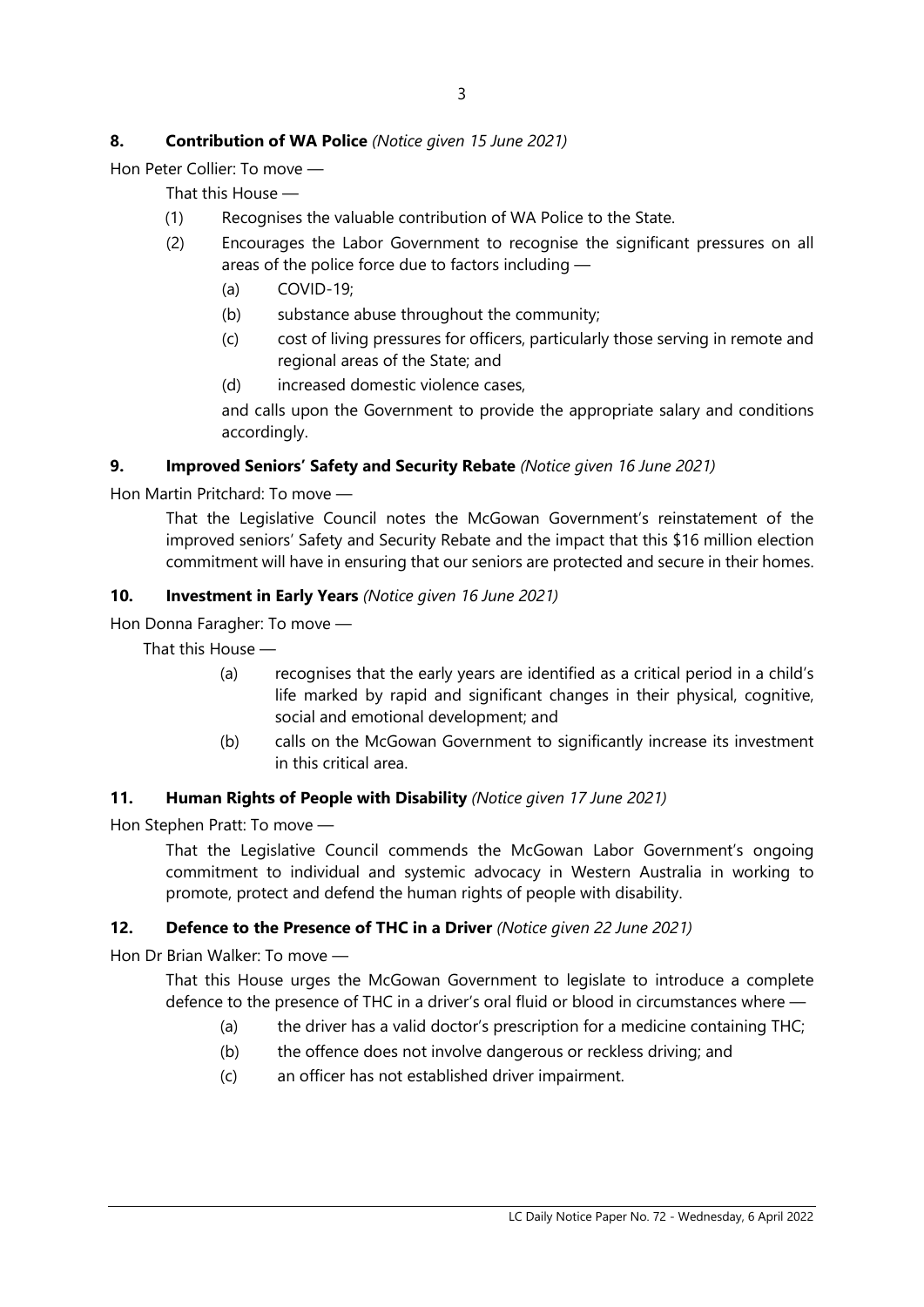## **13. Corruption and Crime Commission — Access to Documents** *(Notice given 24 June 2021)*

Hon Nick Goiran: To move —

That this House —

- (a) expresses its appreciation to the Members and staff responsible for the drafting, tabling and publishing of the  $61<sup>st</sup>$  report of the Standing Committee on Procedure and Privileges (Committee);
- (b) is concerned that good faith negotiations between the Committee and the Corruption and Crime Commission (CCC) ceased inexplicably;
- (c) notes that the Committee's audit reveals that 1,120 privileged documents were provided without parliamentary approval by the Government to the CCC;
- (d) reasserts that draft parliamentary speeches, motions and questions are subject to parliamentary privilege in the same way as confidential parliamentary committee material such as committee deliberations and draft report recommendations; and
- (e) encourages the CCC to avail itself forthwith of the opportunity to access the more than 450,000 non-privileged records.

#### **14. Insurance Commission of Western Australia** *(Notice given 9 September 2021)*

Hon Nick Goiran: To move —

That this House —

- (1) Notes that the Insurance Commission of Western Australia (Commission)
	- (a) received \$665.4 million on 11 September 2020 as its share of the settlement of the Bell Group litigation settlement;
	- (b) were not involved in the preparation of the Premier's media release on 4 October 2020 which said that every residential household would from 1 November 2020 receive a one-off \$600 electricity bill credit "funded from the recent Bell Group settlement";
	- (c) paid approximately \$200 million to the Government in 2020-21 by way of tax equivalent payments on the Bell settlement sum; and
	- (d) have covered approximately \$292 million in costs arising from the Bell litigation leaving it with an after tax net sum of \$173 million.
- (2) Expresses its concern that the Premier
	- (a) misled Western Australians when he made his electricity credit announcement on 4 October 2020; and
	- (b) did not have the Bell settlement funds when the electricity bill credits were issued.
- (3) Reminds the Premier that the funding of the Bell Group litigation was derived from a WA Inc levy imposed on motorists.
- (4) Calls on the Premier to
	- (a) acknowledge that the Commission Board owe fiduciary duties;
	- (b) undertake not to interfere with the discharge of those duties; and
	- (c) table any reports he receives from the Commission under sections 28 or 29 of the *Insurance Commission of Western Australia Act 1986*.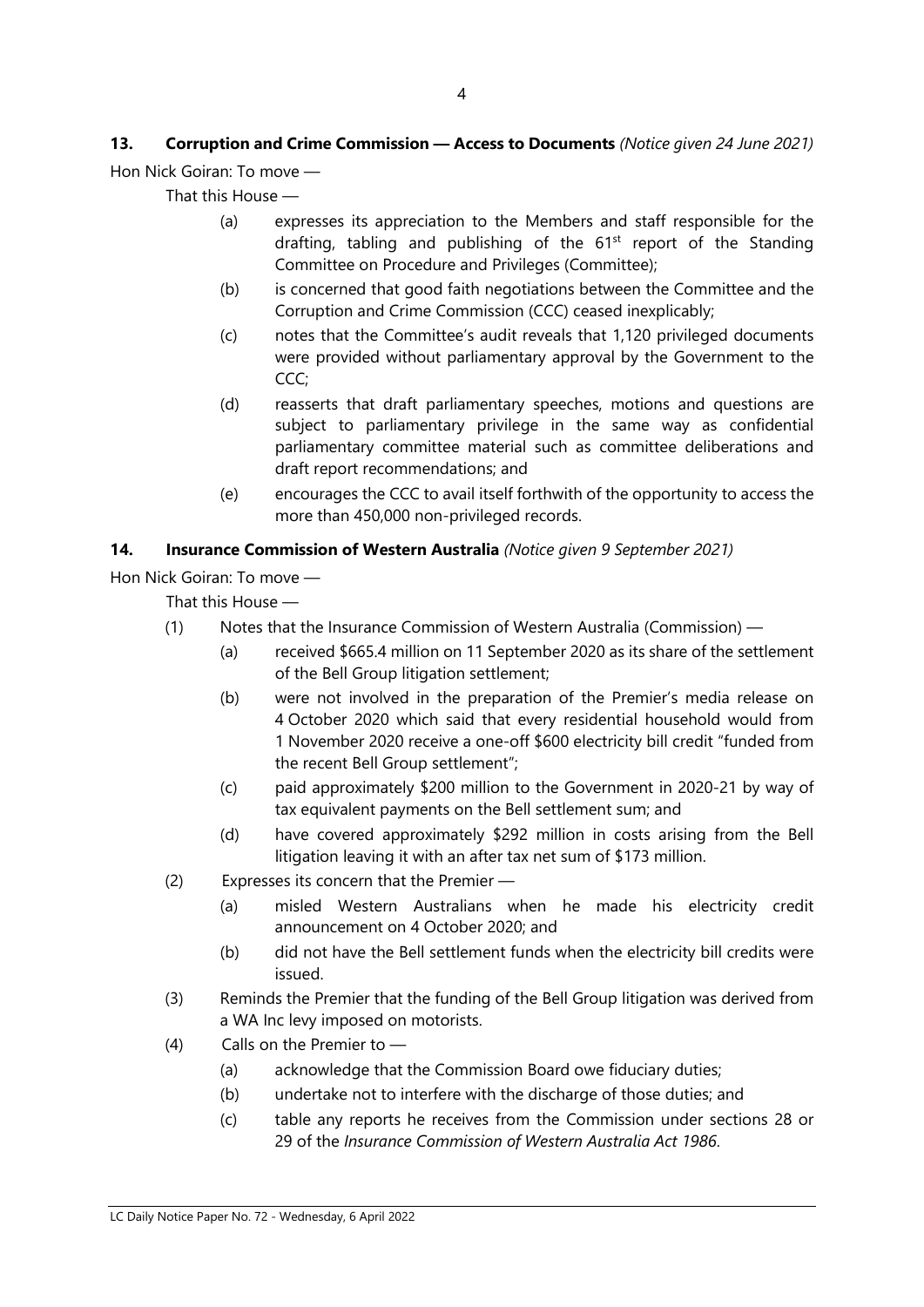#### **15. Independent Review into the Department of Communities' policies and practices in the placement of children with harmful sexual behaviours in residential care settings** *(Notice given 12 October 2021)*

Hon Nick Goiran: To move —

That this House —

- (1) Thanks the Commissioner for Children and Young People for his *Independent Review into the Department of Communities' policies and practices in the placement of children with harmful sexual behaviours in residential care settings*.
- (2) Notes with grave concern the Commissioner's damning findings which expose that —
	- (a) children raised their concerns, and these were not responded to in a timely manner;
	- (b) the information and knowledge management systems of the Department are not fit for purpose and impede decision making for children and young people and organisational accountability;
	- (c) the Department does not have a cohesive or effective framework or policy, practices or services to understand and respond to children and young people with harmful sexual behaviours;
	- (d) the Department does not consistently ensure that high quality and safe care by well trained and supported staff and carers is provided to children and young people in the care of the CEO in residential care;
	- (e) the Department's risk assessment and management strategies are not effective in consistently preventing, identifying and mitigating risks to children and young people in residential care; and
	- (f) the Department's internal safeguards and review mechanisms do not contribute effectively to the safety of children and young people in residential care.
- (3) Calls on the Government to urgently provide a precise and time bound plan of how it proposes to address the Commissioner's findings and recommendations.

#### **16. Amendment to Standing Orders — Removal of Prayers from Formal Business** *(Notice given 13 October 2021)*

Hon Sophia Moermond: To move —

That Standing Order 14(1) be amended by:

- (a) deleting item (a); and
- (b) renumbering the remaining items accordingly.

#### **17. Elder Abuse** *(Notice given 15 February 2022)*

Hon Nick Goiran: To move —

That this House —

- (a) reminds the McGowan Labor Government that its January 2017 election manifesto on responding to elder abuse promised that it would "expedite" amendments to the law surrounding enduring powers of attorney and guardianship;
- (b) notes that on 13 September 2017 the Legislative Council established, on the motion of the Opposition, the Select Committee into Elder Abuse;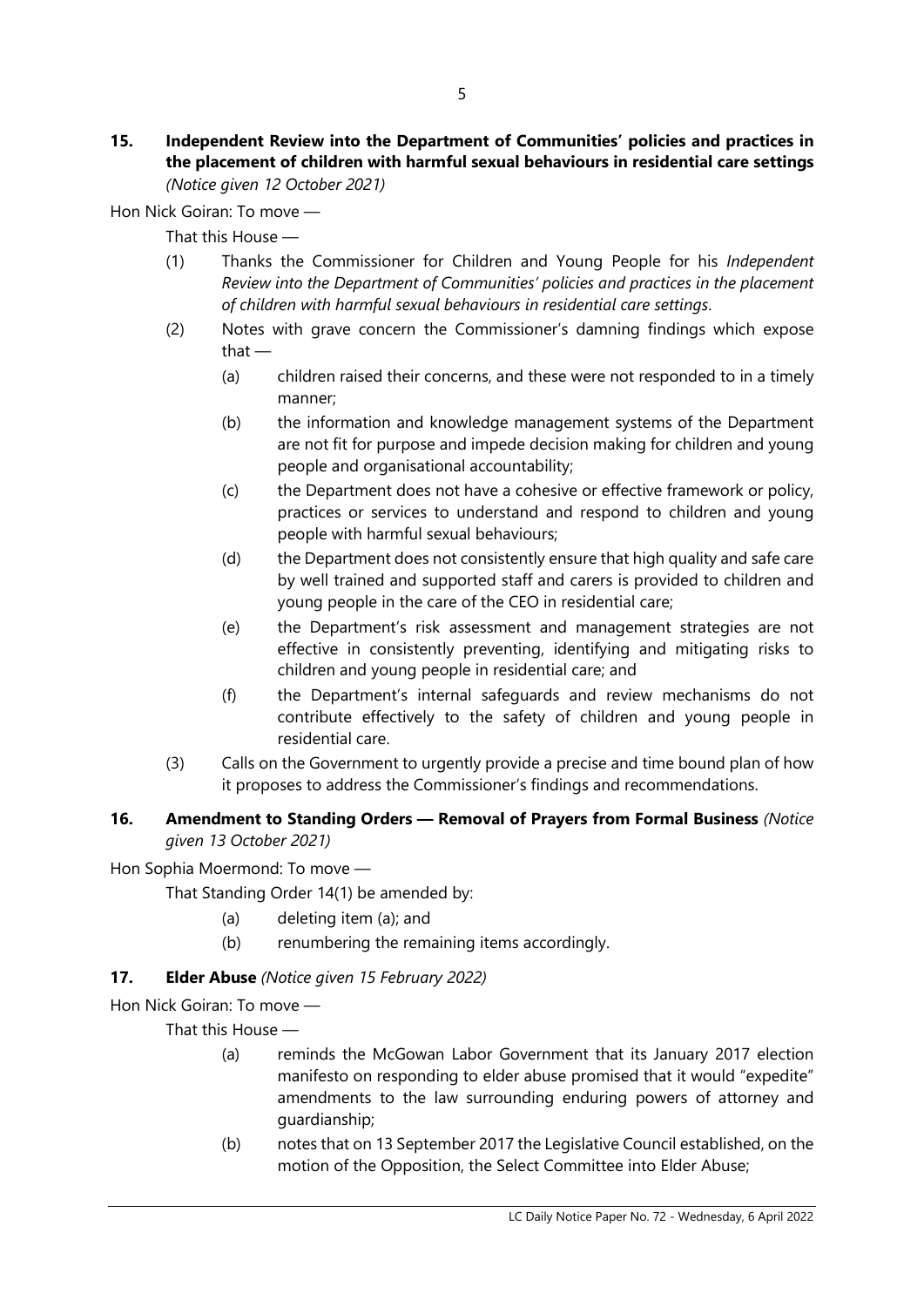- $(c)$  reminds the Government that the Select Committee's  $24<sup>th</sup>$  recommendation in its 2018 Final Report called on it to "act as a matter of urgency";
- (d) notes that more than 5 years have passed since the election promise was made;
- (e) expresses its deep concern about the impact on victims of elder abuse given its prevalence in our State and reports of an increase during the pandemic; and
- (f) calls on the Government to apologise for breaking trust with the victims, the electors and the Parliament, and to make amends without any further delay.

#### **18. COVID-19 in 2022** *(Notice given 24 February 2022)*

Hon Dr Steve Thomas: To move —

That this House:

- (a) notes this State's lack of preparedness for the inevitable outbreak of COVID-19 in 2022 and the spread of the Omicron strain;
- (b) notes the constant changing of the State's COVID rules by the State Government, and that the lack of consistency is damaging to the business community in particular;
- (c) notes the lack of openness and accountability of the Government in making these changes, including not making the information used to make the decisions and thresholds and trigger points freely available;
- (d) notes that this arrogant willingness to keep the community in the dark is unnecessary and unjustified, as the vast majority of the community is mature enough to assess the situation rationally; and
- (e) calls on the McGowan Government to stop treating the Western Australian community with contempt, and provide them with consistent, clear and manageable rules for COVID and release all supporting data and information used to justify them and all thresholds for future actions.

#### **19. Government Budget Surpluses** *(Notice given 23 March 2022)*

Hon Dr Steve Thomas: To move —

That this House —

- $(1)$  Notes that
	- (a) the McGowan Government's prediction of \$15 billion in surpluses over five years looks to be an underestimate given the high iron ore price and high oil price;
	- (b) the McGowan Government has also reaped in hundreds of millions of dollars extra in local fees, charges and taxes, which has given it the highest revenues and largest budget surpluses in the history of Western Australia; and
	- (c) despite this record income the McGowan Government has failed to adequately deliver services to the people and businesses of this State, and that many of their Ministers have failed in their tasks.
- (2) Calls on the McGowan Government to use the massive wealth in the upcoming 2022-23 State Budget to improve its performance, and to deliver a real vision for the future of all the people of Western Australia, including those in the regions.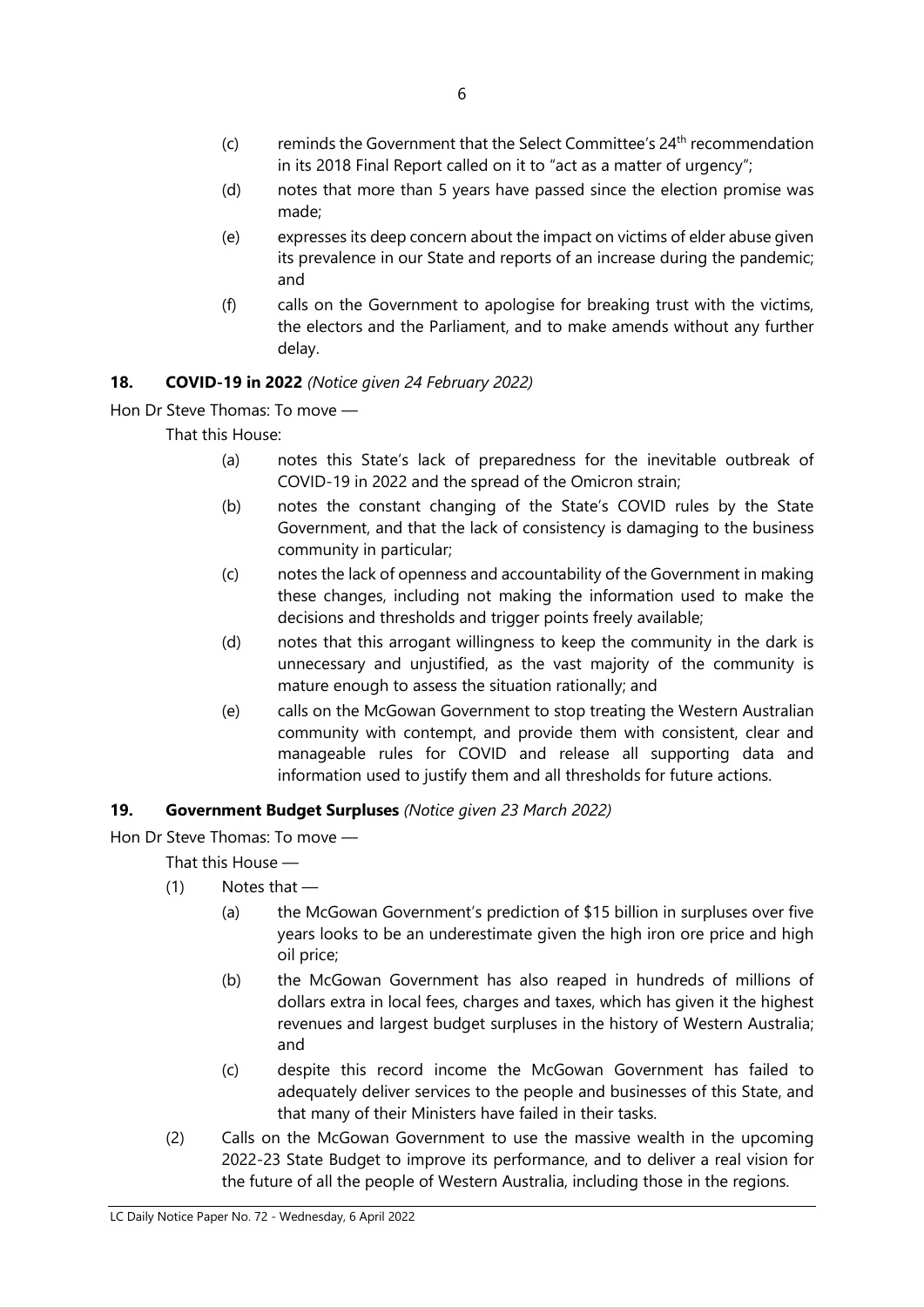#### **20. Decriminalisation of Marijuana for Personal Use** *(Notice given 23 March 2022)*

 $\overline{\phantom{a}}$ 

 $\overline{\phantom{a}}$ 

 $\overline{\phantom{a}}$ 

 $\overline{\phantom{a}}$ 

Hon Dr Brian Walker: To move —

That this House supports and endorses the WA State Labor Party policy to decriminalise the possession of small amounts of marijuana for personal use and return to a system of infringement notice penalties and diversion to counselling services.

#### **MOTIONS FOR DISALLOWANCE**

#### **1. Shire of Broome Waste Local Law 2021** *(Notice given 24 March 2022 moves on 7 April 2022)*

Hon Martin Pritchard: To move —

That, pursuant to recommendation of the Joint Standing Committee on Delegated Legislation, the *Shire of Broome Waste Local Law 2021* published in the *Gazette* on 9 December 2021 and tabled in the Legislative Council on 14 December 2021 under the *Waste Avoidance and Resource Recovery Act 2007*, be and is hereby disallowed. (Tabled Paper 983).

#### **ORDERS OF THE DAY**

#### **1. City of Vincent Local Government Property Local Law 2021 — Disallowance**

Moved (SO 67(3)) 24 March 2022 on the motion of Hon Lorna Harper (Days remaining 15 after today (Indicative date — 10 August 2022))

That, pursuant to recommendation of the Joint Standing Committee on Delegated Legislation, the *City of Vincent Local Government Property Local Law 2021* published in the *Gazette* on 30 November 2021 and tabled in the Legislative Council on 7 December 2021 under the *Local Government Act 1995*, be and is hereby disallowed. (Tabled Paper 960).

**2. Conservation and Land Management Amendment Bill 2021** *[LA 7–1] Minister for Emergency Services representing the Minister for Environment*

Second reading adjourned (Thursday, 24 June 2021).

**3. Transfer of Land Amendment Bill 2021** *[LA 16–1] Leader of the House representing the Minister for Lands*

Second reading adjourned (Thursday, 5 August 2021).

**4. \*Fair Trading Amendment Bill 2021** *[LC 19–1] Minister for Emergency Services representing the Minister for Commerce*

Second reading adjourned (Wednesday, 23 June 2021).

*See Standing Committee on Uniform Legislation and Statutes Review Report No. 133 (Tabled 10 August 2021).*

*cf SNP 19 Issue 1 — 10 August 2021.*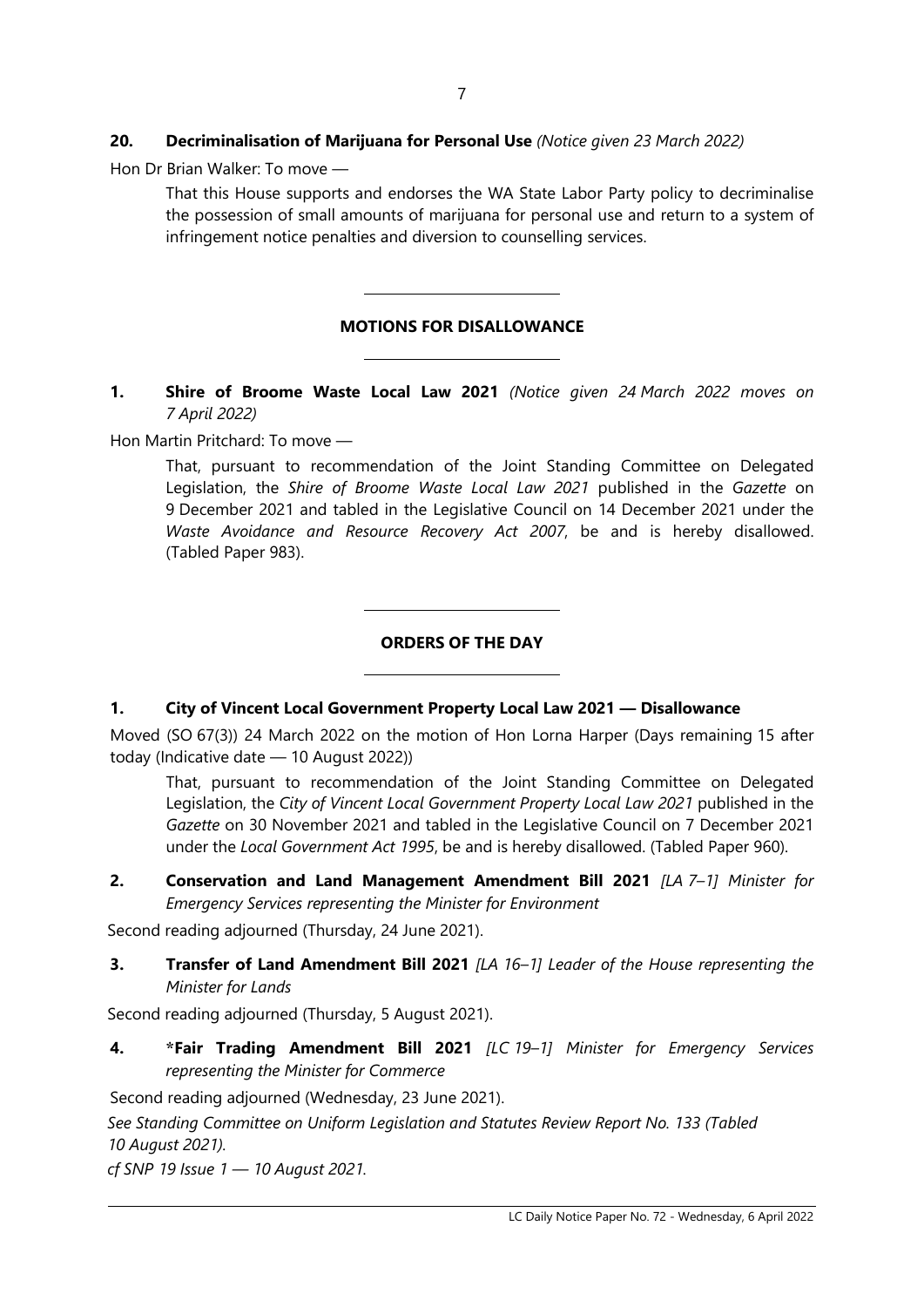**5. \*Statutes (Repeals and Minor Amendments) Bill 2021** *[LC 2–1] Parliamentary Secretary to the Attorney General*

Second reading adjourned (Thursday, 6 May 2021).

*See Standing Committee on Uniform Legislation and Statutes Review Report No. 135 (Tabled 31 August 2021).*

**6. Criminal Appeals Amendment Bill 2021** *[LA 35–1] Parliamentary Secretary to the Attorney General*

Second reading adjourned (Wednesday, 8 September 2021).

**7. Sentencing Legislation Amendment (Persons Linked to Terrorism) Bill 2021** *[LA 38–2] Parliamentary Secretary to the Attorney General*

Second reading continuation of remarks Hon Nick Goiran — 49 mins (Wednesday, 23 March 2022).

**8. Civil Procedure (Representative Proceedings) Bill 2021** *[LA 37–1] Parliamentary Secretary to the Attorney General*

Second reading adjourned (Thursday, 28 October 2021).

**9. Firearms Amendment Bill 2021** *[LA 59–2] Minister for Emergency Services representing the Minister for Police*

Second reading adjourned (Wednesday, 16 March 2022).

**10. Forest Products Amendment Bill 2021** *[LA 50–1] Minister for Regional Development representing the Minister for Forestry*

Committee progress clause 2 (Thursday, 24 March 2022).

**11. Railway (METRONET) Amendment Bill 2022** *[LA 63–1] Leader of the House representing the Minister for Transport*

Second reading adjourned (Thursday, 24 March 2022).

**12. Soil and Land Conservation Amendment Bill 2021** *[LA 55–1] Minister for Agriculture and Food*

Second reading adjourned (Thursday, 24 March 2022).

**13. Standing Committee on Procedure and Privileges — Report 61 — Progress Report: Supreme Court proceedings and matters of privilege raised in the 40th Parliament** *(Tabled 13 May 2021)*

Consideration on the motion of Hon Simon O'Brien (Thursday, 13 May 2021) as follows —

That Recommendation 1 contained in Report 61 of the Standing Committee on Procedure and Privileges, *Progress Report: Supreme Court proceedings and matters of privilege raised in the 40th Parliament,* be adopted and agreed to.

*See Tabled Paper 191 (Tabled 13 May 2021).*

Recommendation 1 states —

A standing memorandum of understanding relating to the compulsory production of evidence and determinations as to material that is subject to parliamentary privilege be advanced between the Legislative Council and relevant investigative agencies, in accordance with the resolution of the Legislative Council of 5 September 2019.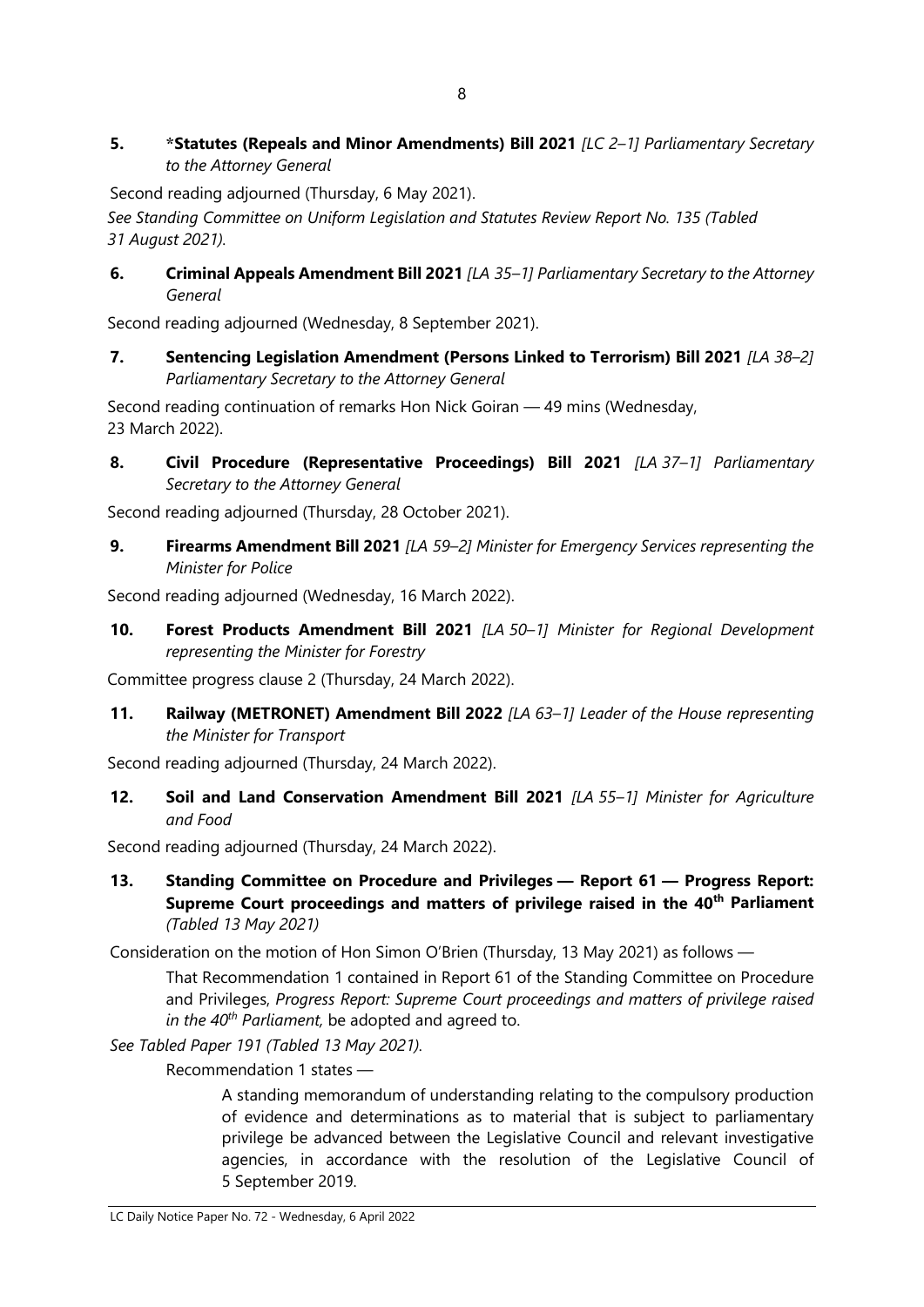**14. Standing Committee on Procedure and Privileges — Report 61 — Progress Report: Supreme Court proceedings and matters of privilege raised in the 40th Parliament** *(Tabled 13 May 2021)*

Consideration on the motion of Hon Simon O'Brien (Thursday, 13 May 2021) as follows —

That Recommendation 2 contained in Report 61 of the Standing Committee on Procedure and Privileges, *Progress Report: Supreme Court proceedings and matters of privilege raised in the 40th Parliament,* be adopted and agreed to.

*See Tabled Paper 191 (Tabled 13 May 2021).*

Recommendation 2 states —

The Committee recommends that the following matters be re-referred to the Procedure and Privileges Committee for inquiry and report:

In relation to the refusal by Ms Emily Roper, the Acting Director General of the Department of the Premier and Cabinet, to comply with a summons to attend and produce documents at 9.00am on Friday, 9 August 2019, issued by the Legislative Council Standing Committee on Procedure and Privileges, and the events leading up to that non-compliance:

- (1) Did Ms Emily Roper, or any other person or body, commit a contempt of the Legislative Council or any breach of its privileges?
- (2) If the Committee so finds that any contempt of the Legislative Council has been committed, or that any of the privileges of the Legislative Council have been breached, then what penalty, if any, should the Legislative Council impose for each contempt or breach?

#### **15. Standing Committee on Procedure and Privileges — Report 61 — Progress Report: Supreme Court proceedings and matters of privilege raised in the 40th Parliament** *(Tabled 13 May 2021)*

Consideration on the motion of Hon Simon O'Brien (Thursday, 13 May 2021) as follows —

That Recommendation 3 contained in Report 61 of the Standing Committee on Procedure and Privileges, *Progress Report: Supreme Court proceedings and matters of privilege raised in the 40th Parliament,* be adopted and agreed to.

*See Tabled Paper 191 (Tabled 13 May 2021).*

Recommendation 3 states —

The Committee recommends that the following matters be re-referred to the Procedure and Privileges Committee for inquiry and report:

In relation to the actions of Mr Darren Foster, the Director General of the Department of the Premier and Cabinet, in producing documents to the Corruption and Crime Commission relating to former Members of the Legislative Council without following a procedure that the Legislative Council or the Legislative Council Standing Committee on Procedure and Privileges had authorised for determining issues of parliamentary privilege:

- (1) Did Mr Darren Foster, or any other person or body, commit a contempt of the Legislative Council or any breach of its privileges?
- (2) If the Committee so finds that any contempt of the Legislative Council has been committed, or that any of the privileges of the Legislative Council have been breached, then what penalty, if any, should the Legislative Council impose for each contempt or breach?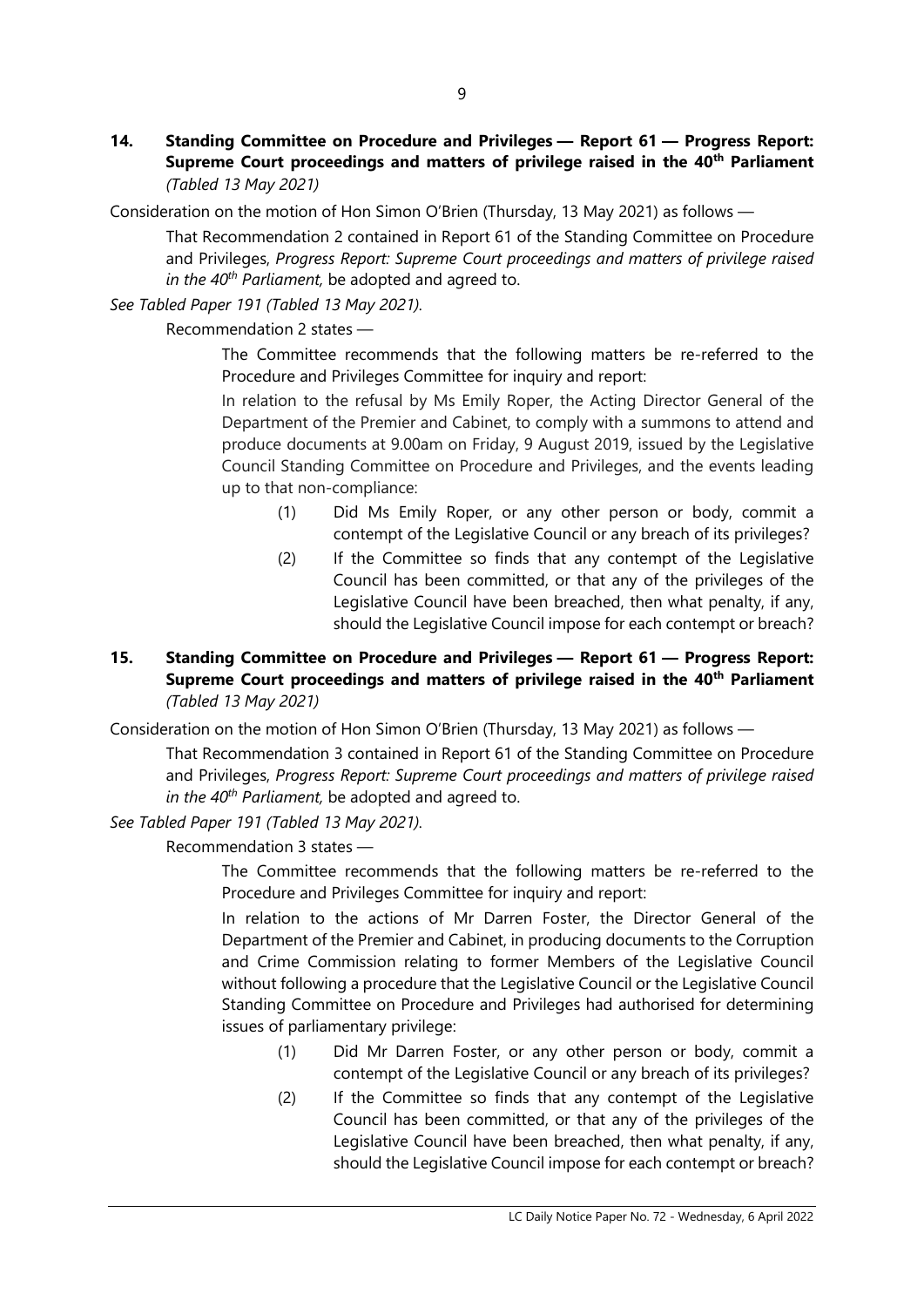#### **16. Misuse of Drugs Amendment Bill 2021** *[LC 23–1] Hon Dr Brian Walker*

Second reading adjourned (Thursday, 3 June 2021).

**17. Climate Change and Greenhouse Gas Emissions Reduction Bill 2021** *[LC 48–1] Hon Dr Brad Pettitt*

Second reading adjourned (Thursday, 14 October 2021).

#### **18. Retail Trading Hours Amendment Bill 2021** *[LC 62–1] Hon Wilson Tucker*

Second reading adjourned (Thursday, 16 December 2021).

#### **19. Investment in Digital Inclusion** *(Moved 16 December 2021)*

Resumption of debate adjourned (Thursday, 16 December 2021), on the motion of Hon Wilson Tucker as follows —

That this House:

- (a) recognises the benefits of digital inclusion, particularly in remote and regional areas of Western Australia;
- (b) notes that despite the rollout of the NBN, many regional Western Australians still lack network access and remain effectively digitally excluded; and
- (c) calls on the State Government to increase investment in initiatives to improve network access and digital inclusion for regional Western Australia.

*Total time remaining on motion — 7 mins.*

#### **20. St Patrick's Day** *(Moved 17 March 2022)*

Resumption of debate adjourned (Thursday, 17 March 2022), on the motion of Hon Dr Brian Walker as follows —

Noting that today is St Patrick's Day, this House encourages all those celebrating to enthusiastically embrace the pot at the end of the rainbow.

*Total time remaining on motion — 57 mins.*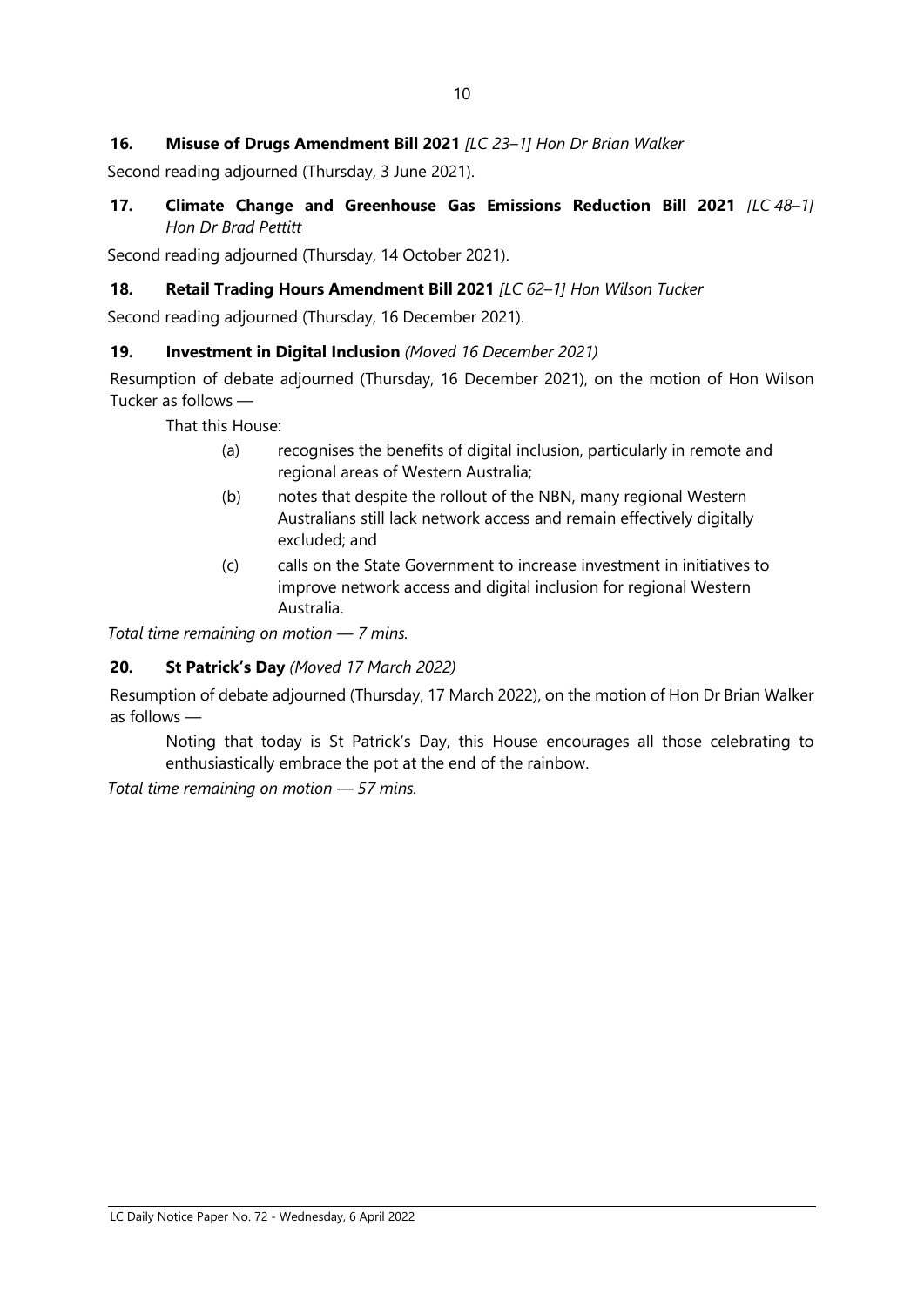#### **SELECT COMMITTEES**

#### **1. Select Committee into Cannabis and Hemp** *(Established 13 October 2021)*

 $\overline{a}$ 

 $\overline{a}$ 

 $\overline{a}$ 

 $\overline{a}$ 

On the motion of Hon Dr Brian Walker as follows —

- (1) A Select Committee to be known as the Cannabis and Hemp Select Committee is established.
- (2) The Select Committee is to inquire into and report on the potential to amend the current legislation and regulations which apply to cannabis and hemp in Western Australia, with particular reference to —
	- (a) the current barriers to pharmaceutical nutraceutical use of cannabinoid products;
	- (b) medicinal cannabis, its prescription, availability and affordability; and
	- (c) the potential benefits and risks of permitting industrial hemp for human consumption.
- (3) The Select Committee shall consist of five members, namely: Hon Dr Brian Walker (Chair); Hon Matthew Swinbourn (Deputy Chair); Hon Jackie Jarvis; Hon Lorna Harper and Hon James Hayward.
- (4) The Select Committee may table interim reports, and is to table its final report by no later than 12 months after the committee has been established.

#### **COMMITTEE INITIATED INQUIRIES**

#### **1. Standing Committee on Public Administration — Terms of Reference: Inquiry into the delivery of ambulance services in Western Australia** *(Notice given 22 June 2021)*

Resolution of the Committee on 17 June 2021 to commence an Inquiry into the delivery of ambulance services in Western Australia with the following terms of reference —

- (a) how 000 ambulance calls are received, assessed, prioritised and despatched in the metropolitan area and in the regions;
- (b) the efficiency and adequacy of the service delivery model of ambulance services in metropolitan and regional areas of Western Australia;
- (c) whether alternative service delivery models in other jurisdictions would better meet the needs of the community; and
- (d) any other matters considered relevant by the Committee.

The Committee intends to table its report by March 2022.

*Reporting date extended by resolution of the Committee to the end of May 2022. See Tabled paper 1172.*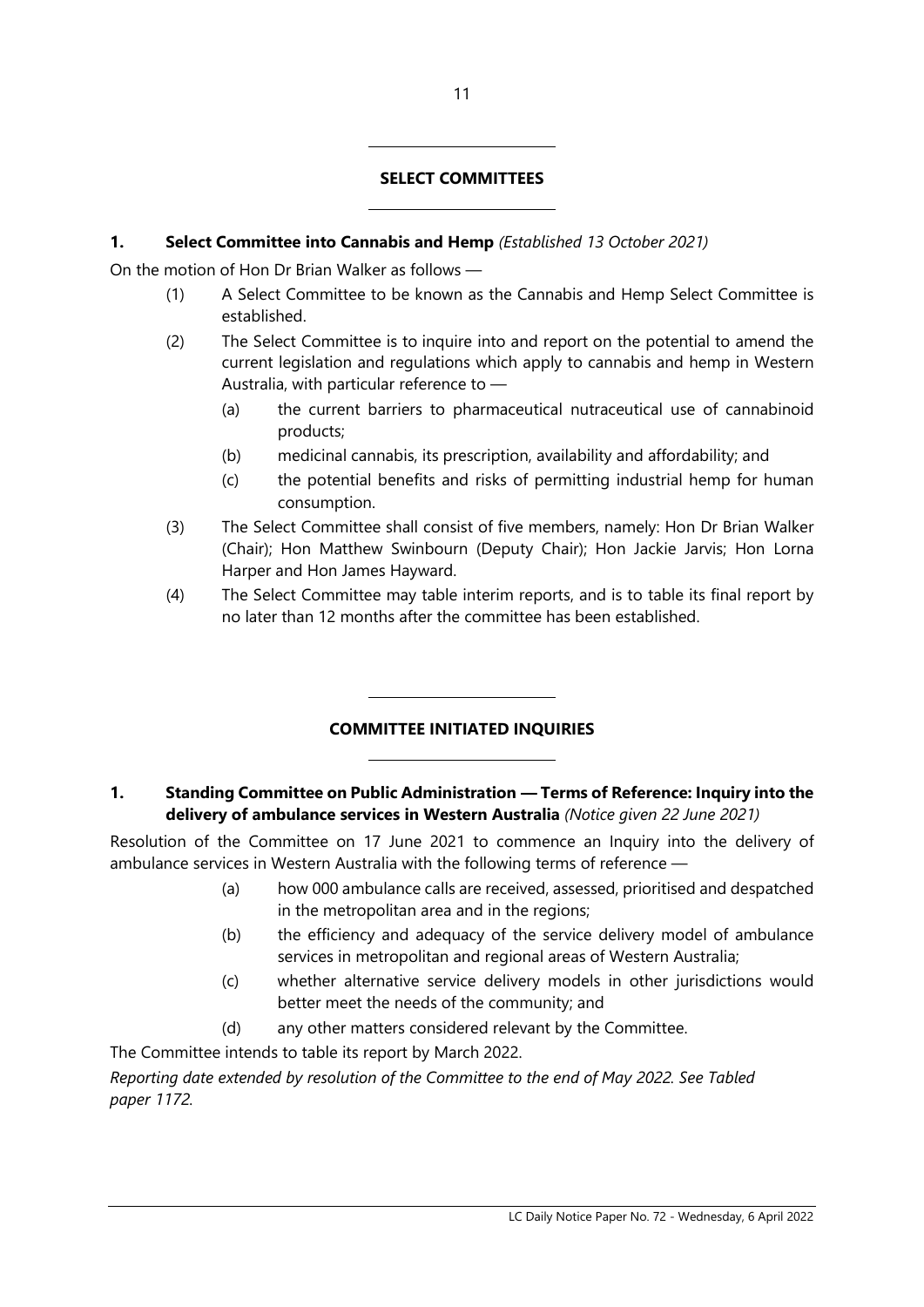#### **2. Standing Committee on Estimates and Financial Operations — Terms of Reference: Inquiry into the financial administration of homelessness services in Western Australia** *(Notice given 18 November 2021)*

Resolution of the Committee on 17 November 2021 to commence an Inquiry into the financial administration of homelessness services in Western Australia with particular focus on —

- (a) the current funding and delivery of services;
- (b) 'All Paths Lead to a Home', Western Australia's 10-Year Strategy on Homelessness 2020-2030;
- (c) existing data systems and how data informs service delivery; and
- (d) any other related matter.

*Pursuant to Standing Order 163, Hon Steve Martin is substituted for Hon Nick Goiran and Hon Dan Caddy is substituted for Hon Samantha Rowe for the duration of this inquiry.*

#### **3. Joint Standing Committee on the Corruption and Crime Commission — Terms of Reference: Inquiry into What happens next? Beyond a finding of serious misconduct** *(Notice given 24 March 2022)*

Resolution of the Committee on 23 March 2022 to commence an inquiry entitled What happens next? Beyond a finding of serious misconduct with the following terms of reference —

The Committee will inquire into what happens after a public officer is found to have engaged in serious misconduct including —

- (a) disciplinary and other sanctions imposed by departments, local government, the Western;
- (b) unexplained wealth and criminal benefits proceedings initiated by the Corruption and Crime Commission;
- (c) criminal prosecutions arising from serious misconduct investigations including prosecuting arrangements, challenges and outcomes;
- (d) the roles of the Corruption and Crime Commission, Public Sector Commission, departments, local government, the Western Australia Police Force and other authorities in taking action, oversighting and/or reporting the above outcomes; and
- (e) measures to improve the effectiveness, transparency and/or oversight of the above.

The Committee will report by 30 November 2023.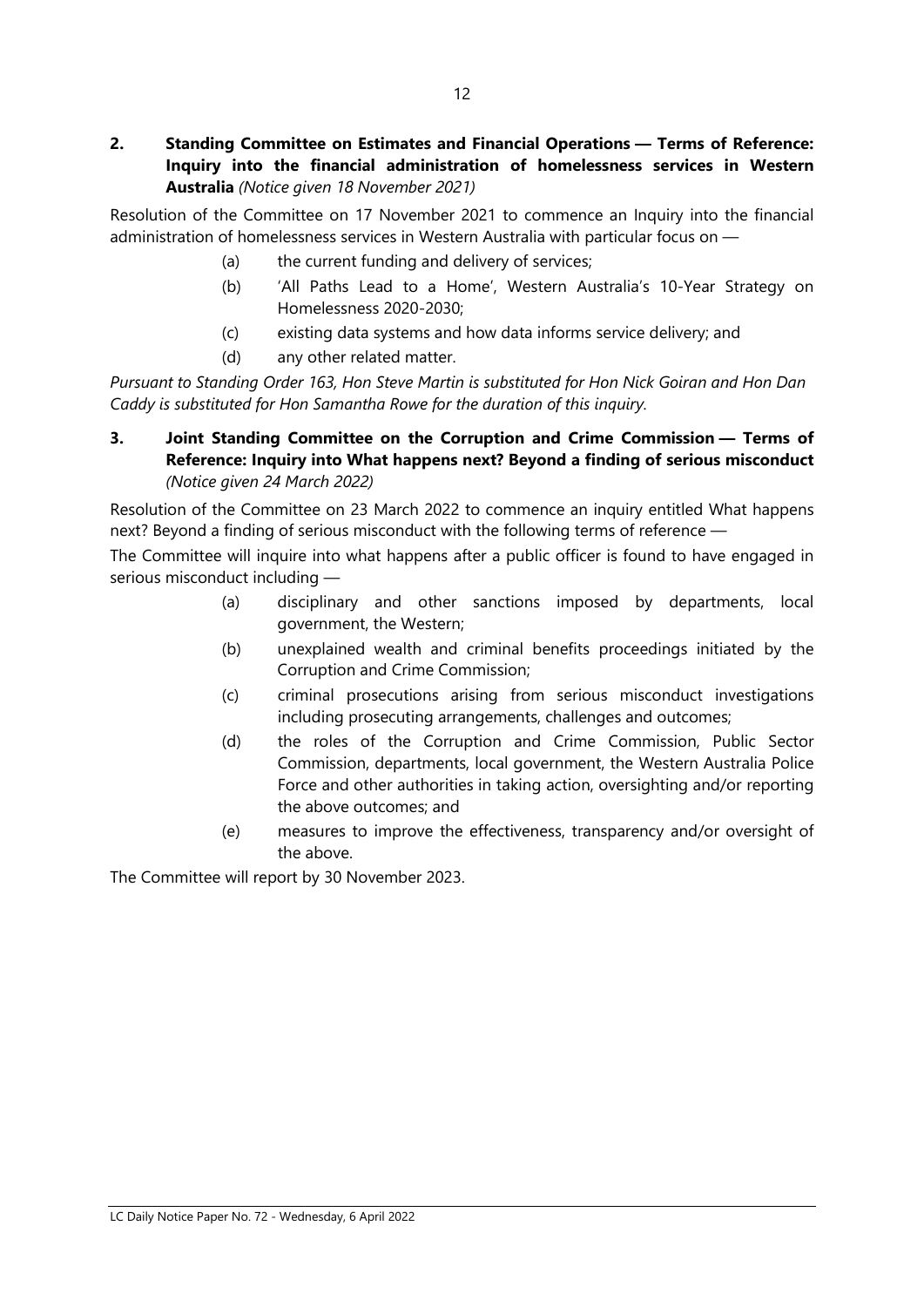#### **CONSIDERATION OF COMMITTEE REPORTS**

#### **1. Standing Committee on Estimates and Financial Operations — Report No. 85 — Consideration of the 2021-22 Budget Estimates** *(Tabled 30 November 2021)*

Continuation of remarks Hon Dr Steve Thomas — 3 mins (Wednesday, 23 March 2022) on the motion of Hon Peter Collier that the report be noted.

*See Tabled paper 937.*

*Time remaining on motion — 3 hours and 3 minutes. (Motion to be postponed in 3 mins). Government Response Tabled 15 February 2022 (Tabled Paper 1009)*.

 $\overline{\phantom{a}}$ 

 $\overline{\phantom{a}}$ 

#### **2. Joint Standing Committee on the Commissioner for Children and Young People — Report No. 1 — Annual Report 2020–2021** *(Tabled 16 September 2021)*

Resumption of debate (Wednesday, 8 December 2021) on the motion of Hon Neil Thomson that the report be noted.

*See Tabled paper 678.*

*Time remaining on motion — 2 hours.* 

*Standing Order 110(2A) and (2B) applied — 10 November 2021, 8 December 2021.*

#### **3. Joint Standing Committee on the Corruption and Crime Commission — Report No. 1 — Annual Report 2020–21** *(Tabled 9 September 2021)*

Continuation of remarks Hon Jackie Jarvis — 6 mins (Wednesday, 16 February 2022) on the motion of Hon Dr Steve Thomas that the report be noted.

*See Tabled paper 536.*

*Time remaining on motion — 1 hour. Standing Order 110(2A) and (2B) applied — 15 September 2021, 27 October 2021, 16 February 2022*.

**4. Joint Standing Committee on the Corruption and Crime Commission — Report No. 2 — If not the CCC … then where? An examination of the Corruption and Crime Commission's oversight of excessive use of force allegations against members of the WA Police Force** *(Tabled 9 September 2021)*

Continuation of remarks Hon Nick Goiran — 4 min (Wednesday, 23 February 2022) on the motion of Hon Dr Steve Thomas that the report be noted.

*See Tabled paper 537.*

*Time remaining on motion — 1 hour.*

*Standing Order 110(2A) and (2B) applied — 13 October 2021, 17 November 2021, 23 February 2022. Government Response Tabled 30 November 2021 (Tabled Paper 913)*.

**5. Joint Standing Committee on the Corruption and Crime Commission — Report No. 3 — 'A GOOD YEAR'. The work of the Parliamentary Inspector of the Corruption and Crime Commission** *(Tabled 24 February 2022)*

Consideration. *See Tabled paper 1085.*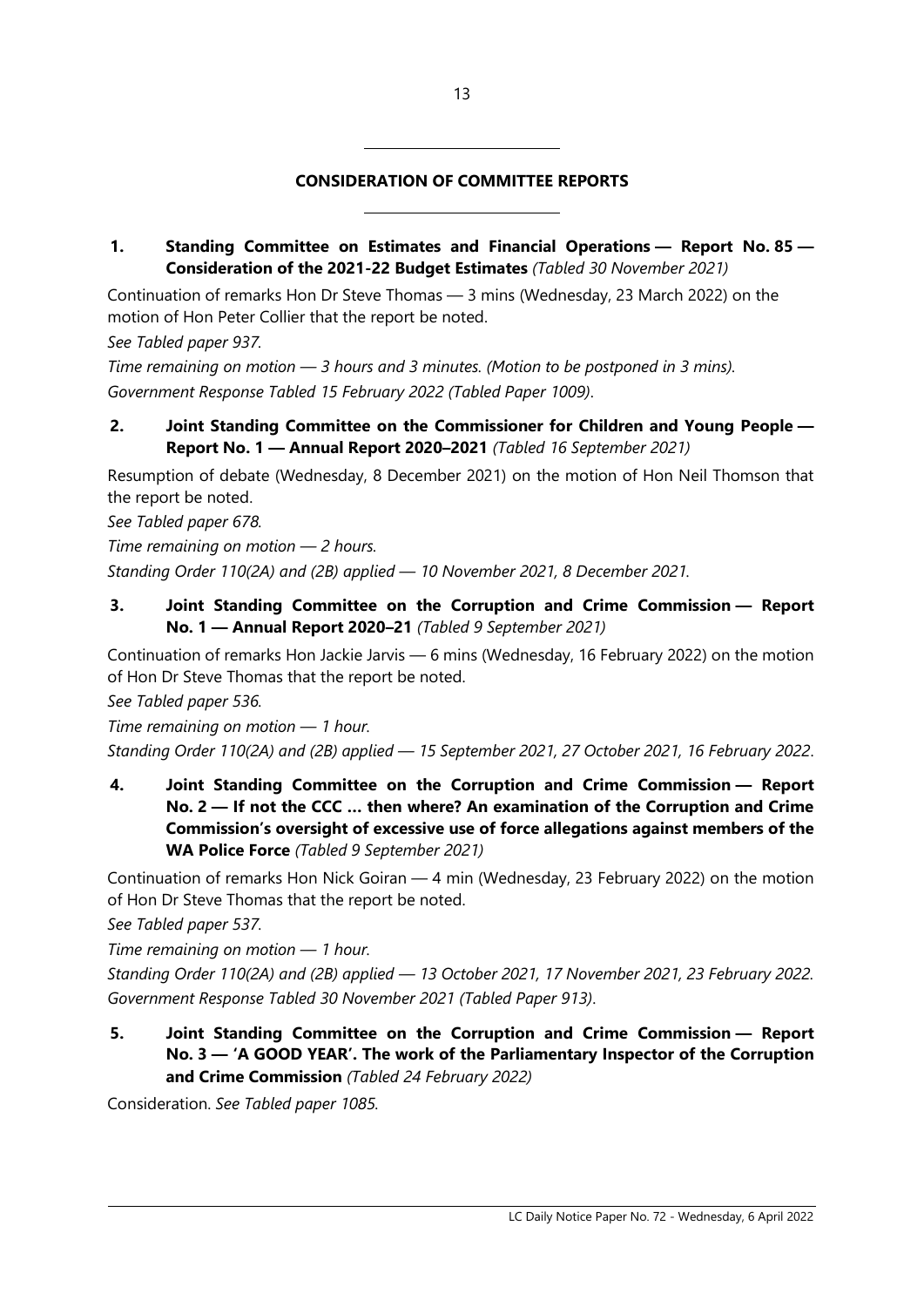**6. Joint Standing Committee on the Commissioner for Children and Young People — Report No. 2 — Report Review 2020-21: Examination of selected reports by the Commissioner for Children and Young People** *(Tabled 18 November 2021)*

Continuation of remarks Hon Pierre Yang — 5 mins (Wednesday, 16 March 2022) on the motion of Hon Jackie Jarvis that the report be noted.

*See Tabled paper 895.*

*Time remaining on motion — 3 hours. Standing Order 110(2A) and (2B) applied — 16 March 2022.*

**7. Joint Standing Committee on the Commissioner for Children and Young People — Report No. 3 — The merits of appointing a commissioner for Aboriginal children and young people** *(Tabled 18 November 2021)*

Continuation of remarks Hon Jackie Jarvis — 5 mins (Wednesday, 23 March 2022) on the motion of Hon Neil Thomson that the report be noted.

*See Tabled paper 896.*

*Time remaining on motion — 3 hours.*

*Standing Order 110(2A) and (2B) applied — 23 March 2022.*

*Government Response Tabled 16 March 2022 (Tabled Paper 1133)*.

**8. Joint Standing Committee on the Corruption and Crime Commission — Report No. 4 — The definition of 'public officer' in the Corruption, Crime and Misconduct Act 2003** *(Tabled 24 March 2022)*

Consideration. *See Tabled paper 1175.*

**9. Joint Standing Committee on the Corruption and Crime Commission — Report No. 5 — Police power of arrest — Parliamentary Inspector's report** *(Tabled 24 March 2022)*

Consideration. *See Tabled paper 1176.*

**10. Joint Standing Committee on the Corruption and Crime Commission — Report No. 6 — The Corruption and Crime Commission's unexplained wealth function — The review by the Honourable Peter Martino** *(Tabled 24 March 2022)*

Consideration. *See Tabled paper 1177.*

**11. Standing Committee on Environment and Public Affairs — Report No. 58 — Overview of Petitions (2 June 2021 to 2 December 2021)** *(Tabled 24 March 2022)*

Consideration. *See Tabled paper 1178.*